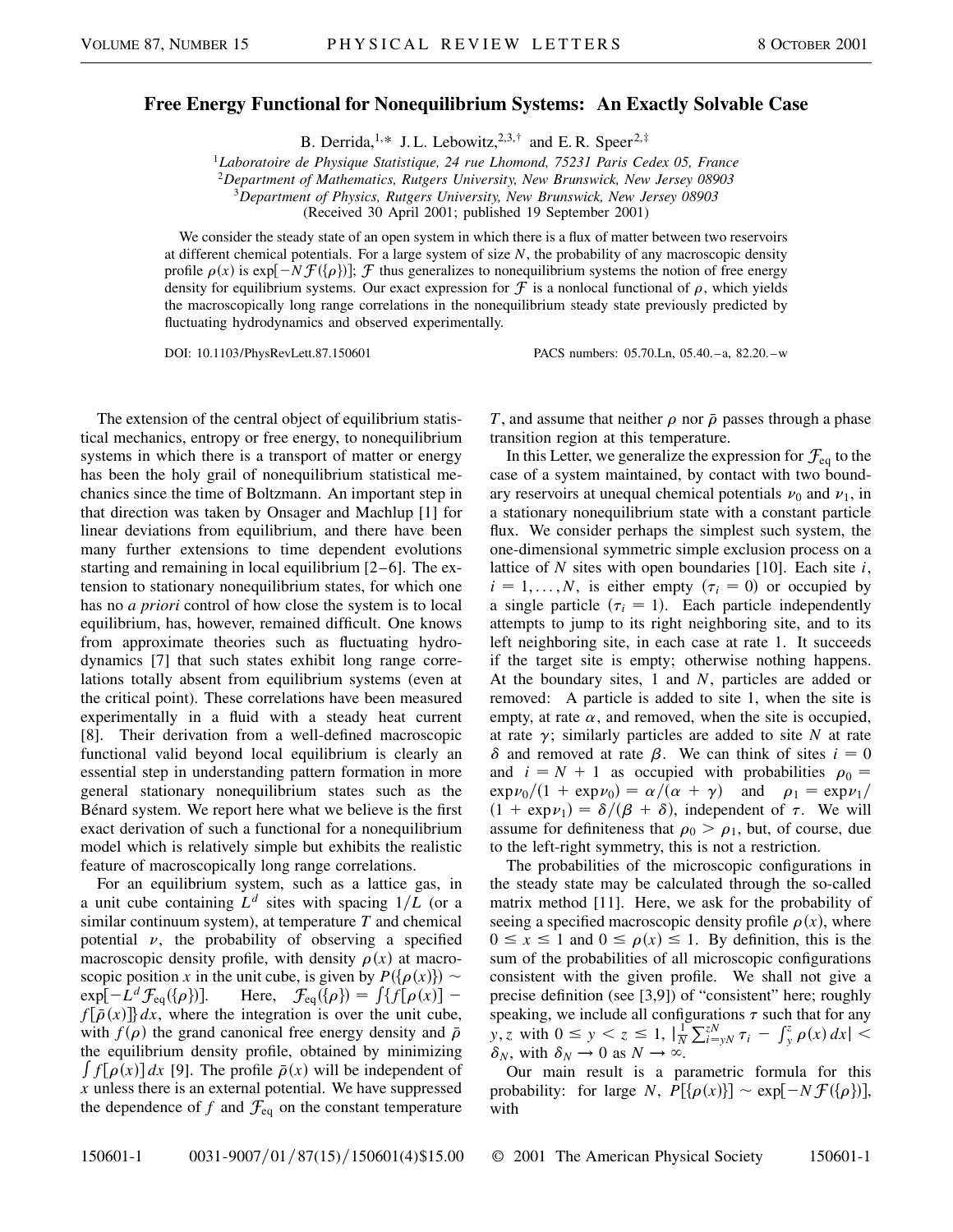$$
\mathcal{F}(\{\rho\}) = \int_0^1 dx \bigg\{ \rho(x) \log \bigg( \frac{\rho(x)}{F(x)} \bigg) + [1 - \rho(x)] \log \bigg( \frac{1 - \rho(x)}{1 - F(x)} \bigg) + \log \bigg( \frac{F'(x)}{\rho_1 - \rho_0} \bigg) \bigg\}.
$$
 (1)

Here, *F* is an auxiliary function determined by  $\rho(x)$ : It is the decreasing solution of the differential equation

$$
\rho(x) = F(x) + \frac{F(x)[1 - F(x)]F''(x)}{F'(x)^2},
$$
 (2)

satisfying the boundary conditions,

$$
F(0) = \rho_0, \qquad F(1) = \rho_1. \tag{3}
$$

It can be shown that such a solution exists and is (at least when  $\rho_1 > 0$  and  $\rho_0 < 1$ ) unique [12].

We note that, if one looks for a monotone function *F*, satisfying the constraint (3), for which the expression  $\mathcal{G}(\lbrace \rho \rbrace, \lbrace F \rbrace)$  given by the right-hand side of (1) is stationary, one obtains (2) as a Euler-Lagrange equation:

$$
\frac{\delta G(\{\rho\},\{F\})}{\delta F(x)} = 0.
$$
\n(4)

We can in fact prove that this stationary point is a maximum [12] when  $0 < \rho_1 < \rho_0 < 1$  and expect this to be true in general:

$$
\mathcal{F}(\{\rho\}) = \sup_{F} \mathcal{G}(\{\rho\}, \{F\}).
$$
 (5)

Before explaining the main steps of the derivation of  $(1)$ – $(3)$ , let us comment on some of their consequences.

(a) By its very nature  $\mathcal F$  satisfies  $\mathcal F({\{\rho\}}) \geq 0$ , with equality only for  $\rho(x) = \bar{\rho}(x)$ , where  $\bar{\rho}(x) = \rho_0(1$  $f(x) + \rho_1 x$  is the profile obtained with probability one in the limit  $N \to \infty$ . Any other profile will have  $\mathcal{F}(\{\rho\}) > 0$ and, thus, for large *N*, exponentially small probability. When  $\rho_0 = 1$  or  $\rho_1 = 0$ , there are some profiles for which  $\mathcal{F} = +\infty$ ; their probability is superexponentially small in *N*. For examples, see (b) below and [12].

(b) For a constant profile  $\rho(x) = r$ , *F* satisfies  $F' =$  $AF<sup>r</sup>(1 - F)<sup>1-r</sup>$ , where *A* is fixed by (3), and

$$
\mathcal{F}(\{\rho\}) = \log \bigg[ \int_{\rho_0}^{\rho_1} \bigg( \frac{r}{z} \bigg)^r \bigg( \frac{1-r}{1-z} \bigg)^{1-r} \frac{dz}{\rho_1 - \rho_0} \bigg]. \tag{6}
$$

We see that  $\mathcal{F}(\{\rho\}) = \infty$  if  $r = 1$  and  $\rho_1 = 0$ , or  $r = 0$ and  $\rho_0 = 1$ .

(c) Using (4), one finds immediately that

$$
\frac{\delta \mathcal{F}}{\delta \rho(x)} = \log \left[ \frac{\rho(x)}{F(x)} \frac{1 - F(x)}{1 - \rho(x)} \right].
$$
 (7)

This expression can then be used to find optimal profiles subject to various constraints. For example, setting (7) to zero implies that  $\rho(x) = F(x)$ , leading to the most likely profile  $\bar{\rho}(x)$  given in (a).

(d) If we minimize  $\mathcal F$  subject to the constraint of a fixed mean density  $\int_0^1 \rho(x) dx$ , the right-hand side of (7) becomes an arbitrary constant, and together with (2) one obtains that the most likely profile is exponential:  $\rho(x)$  =  $A_1 \exp(\theta x) + A_2$ , the constants being determined by the

value of the mean density and the boundary conditions (3). (This exponential form, which is the stationary solution of a diffusion equation with drift, was first suggested to us, for some special cases, by Errico Presutti).

Similarly, if we impose a fixed mean density in *k* nonoverlapping intervals, with no other constraints, the optimal profile is exponential inside these intervals, linear outside, and in general not continuous at the end points of the intervals.

(e) When the chemical potentials of the two reservoirs are equal, i.e.,  $\rho_0 = \rho_1$ , the system is in true equilibrium with  $\bar{\rho}(x) = \rho_1$ . Equations (1)–(3) have a well-defined limit for  $\rho_1 \nearrow \rho_0$ , with  $F(x) = \rho_0 + (\rho_1 - \rho_0)x +$  $O[(\rho_1 - \rho_0)^2]$ . It is also natural to consider a local equilibrium Gibbs measure corresponding to a spatially varying chemical potential [2,9] which is adjusted to maintain the same optimal profile  $\bar{\rho}(x)$ . For this system, the large deviation functional (free energy) is just  $\mathcal{F}_{eq}(\{\rho\})$ , which has the explicit form,

$$
\mathcal{F}_{eq}(\{\rho\}) = \int \left\{ \rho(x) \log \frac{\rho(x)}{\bar{\rho}(x)} + \left[1 - \rho(x)\right] \log \frac{\left[1 - \rho(x)\right]}{\left[1 - \bar{\rho}(x)\right]} \right\} dx. \quad (8)
$$

From (5),  $\mathcal{F}({\{\rho\}}) \ge G({\{\rho\}}, {\{\bar{\rho}\}}) = \mathcal{F}_{eq}({\{\rho\}})$ , so that expressions (1) and (8) are in general different,

$$
\mathcal{F}(\{\rho\}) \ge \mathcal{F}_{eq}(\{\rho\}),\tag{9}
$$

with equality only for  $\rho(x) = \bar{\rho}(x)$  or  $\rho_0 = \rho_1$ .

(f) Using the fact that the exponential is the optimal profile for the case of a fixed mean density in the entire interval, we may compute the distribution of *M*, the total number of particles in the system, in the steady state for large *N*. We find that the fluctuations of *M* predicted by (1) are reduced in comparison to those in a system in local equilibrium (8) with the same  $\bar{\rho}$ :

$$
\lim_{N \to \infty} N^{-1} [\langle M^2 \rangle_{\text{SNS}} - \langle M \rangle^2]
$$
  
= 
$$
\lim_{N \to \infty} N^{-1} [\langle M^2 \rangle_{\text{eq}} - \langle M \rangle^2] - \frac{(\rho_1 - \rho_0)^2}{12}.
$$
 (10)

We may also obtain (10) by expanding  $\rho(x)$  about  $\bar{\rho}(x)$  in (1). The result agrees with that obtained in [13] directly from the microscopic model and from fluctuating hydrodynamics [7].

*Derivation*.—Let us now sketch the derivation of (1)– (3). The probability of a configuration  $\tau = {\tau_1, \ldots, \tau_N}$ in the steady state of our model is given by [11]

$$
P_N(\tau) = \frac{\omega_N(\tau)}{\langle W | (D + E)^N | V \rangle},\tag{11}
$$

where the weights  $\omega_N(\tau)$  are given by

$$
\omega_N(\tau) = \langle W | \Pi_{i=1}^N[\tau_i D + (1 - \tau_i)E] | V \rangle, \quad (12)
$$

150601-2 150601-2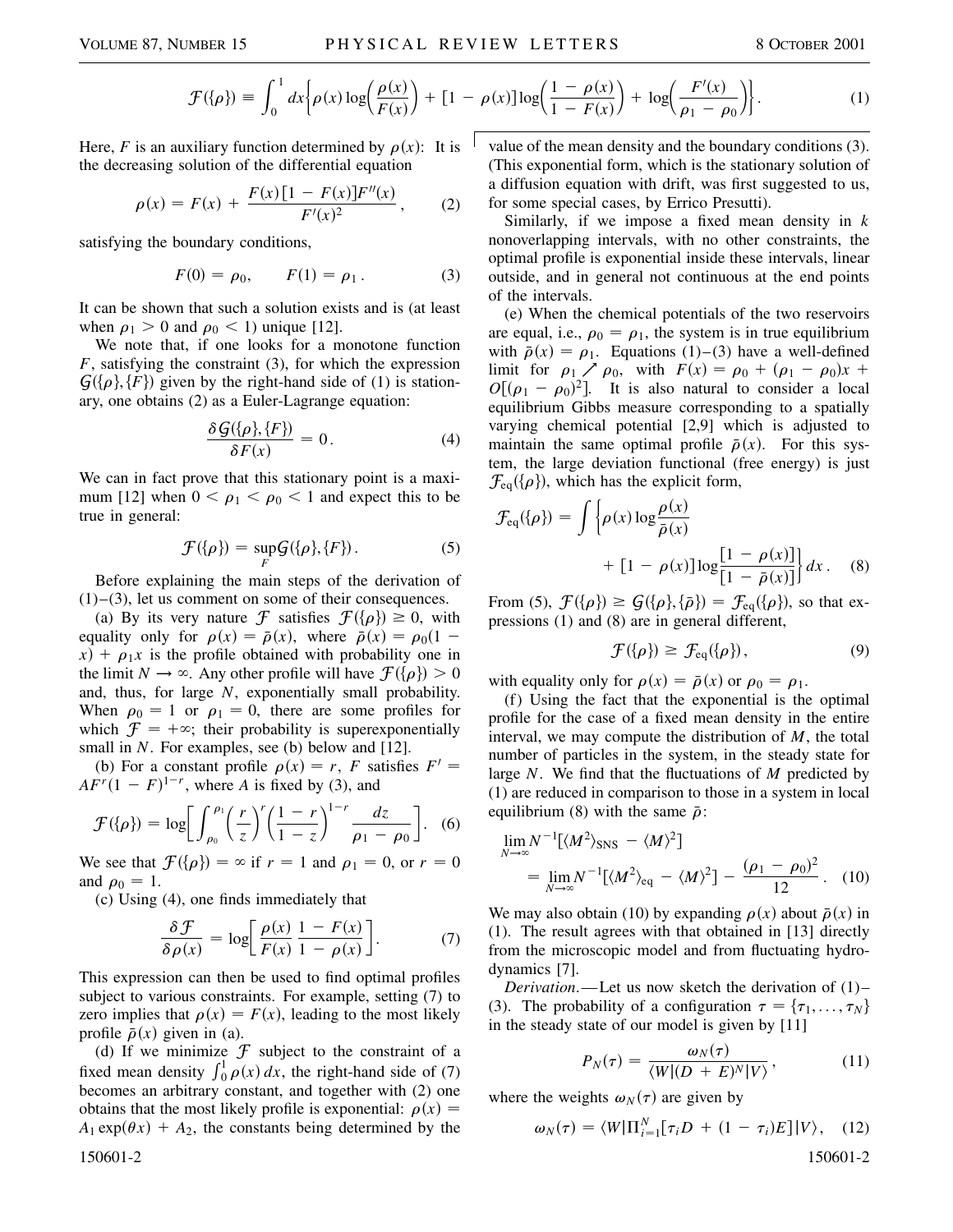and the matrices *D* and *E* and the vectors  $|V\rangle$  and  $\langle W|$ satisfy

$$
DE - ED = D + E, \qquad (13)
$$

$$
(\beta D - \delta E)|V\rangle = |V\rangle, \qquad \langle W|(\alpha E - \gamma D) = \langle W|.
$$
\n(14)

Although proving that  $(11)$ – $(14)$  do give the weights in the steady state is rather easy [11], there is not so far a simple physical interpretation of the matrices *D* and *E* or of the vectors  $|V\rangle$  or  $\langle W|$ .

To obtain the probability  $P_{N_1,...,N_n}(M_1, M_2,...,M_n)$  that  $M_1$  particles are located on the first  $N_1$  sites,  $M_2$  particles on the next  $N_2$  sites, etc., we first calculate the sum  $\Omega_{N_1,...,N_n}(M_1, M_2,...,M_n)$  of the weights of all the corresponding configurations. The key to obtaining (1) is that the following generating function, which plays the role of the grand-canonical-pressure partition function, can be computed exactly:

$$
Z(\lambda_1, ..., \lambda_n; \mu_1, ..., \mu_n)
$$
  
\n
$$
\equiv \sum \frac{\mu_1^{N_1}}{N_1!} \cdots \frac{\mu_n^{N_n}}{N_n!} \lambda_1^{M_1} \cdots \lambda_n^{M_n} \frac{\Omega_{N_1, ..., N_n}(M_1, ..., M_n)}{\langle W | V \rangle}
$$
  
\n
$$
= \frac{\langle W | e^{\mu_1 \lambda_1 D + \mu_1 E} \cdots e^{\mu_n \lambda_n D + \mu_n E} | V \rangle}{\langle W | V \rangle}, \qquad (15)
$$

where the sum is over all  $N_i$ ,  $M_i \geq 0$  and the parameters  $\mu_i$  and  $\lambda_i$  are conjugate to the  $N_i$  and  $M_i$ . To do the calculation, we used repeatedly the following identity, which follows from (13),

$$
e^{xD+yE} = \left(\frac{(x-y)e^y}{xe^y - ye^x}\right)^E \left(\frac{(x-y)e^x}{xe^y - ye^x}\right)^D, \qquad (16)
$$

and the result is that

$$
Z = \left(\frac{\rho_0 - \rho_1}{g}\right)^{a+b} \exp\left[a\sum_{i=1}^n \mu_i (1 - \lambda_i)\right], \qquad (17)
$$

where  $a = (\alpha + \gamma)^{-1}$ ,  $b = (\beta + \delta)^{-1}$ , and ∑

$$
g = \left[ -\rho_1 + \rho_0 e^{\sum_{i=1}^n \mu_i (1-\lambda_i)} + \sum_{i=1}^n \frac{1}{\lambda_i - 1} \left( e^{\mu_i (1-\lambda_i)} - 1 \right) e^{\sum_{j>i} \mu_j (1-\lambda_j)} \right].
$$
\n(18)

All the rest of the derivation consists in extracting from the exact expression (17) the behavior of  $\Omega$  and *P* for large *Ni*'s.

First (17) gives the normalization factor in (11),

$$
\frac{\langle W|(D+E)^N|V\rangle}{\langle W|V\rangle} = \frac{\Gamma(a+b+N)}{\Gamma(a+b)(\rho_0-\rho_1)^N},\quad(19)
$$

so that  $P_{N_1,...,N_n}(M_1, M_2,..., M_n)$  is given simply by  $\Omega_{N_1,...,N_n}(M_1, M_2,...,M_n)$  divided by (19).

Now the large  $N_i$  behavior of  $\Omega_{N_1,\dots,N_n}$  controls the position and the nature of the singularities of *Z* closest to the origin  $\mu_i = \lambda_i = 0$ ; conversely, this relation can 150601-3 150601-3

be inverted [12] to determine the asymptotic behavior of  $\Omega_{N_1,...,N_n}$  from the equation  $g = 0$  of the surface on which *Z* is singular, just as the growth of the coefficients of a power series of one variable is determined by the singularity nearest the origin. In particular, if one sets  $N_i = Ny_i$ and  $M_i = N_i r_j$  then, for large *N* and fixed  $y_i, r_i$ ,

$$
\frac{\log P_{N_1,\dots,N_n}(M_1,\dots,M_n)}{N}
$$
  
\n
$$
\approx \log(\rho_0 - \rho_1) - \sum_{j=1}^n y_j (\log \mu_j/y_j + r_j \log \lambda_j), (20)
$$

where  $y_i$  and  $r_j$  are related to the parameters  $\mu_1, \ldots, \mu_n$ and  $\lambda_1, \ldots, \lambda_n$  by

$$
y_j = \frac{\frac{\partial g}{\partial \log \mu_j}}{\sum_{i=1}^n \frac{\partial g}{\partial \log \mu_i}}, \qquad r_j = \frac{\frac{\partial g}{\partial \log \lambda_j}}{\frac{\partial g}{\partial \log \mu_j}}, \qquad (21)
$$

with all derivatives calculated on the manifold  $g = 0$ .

Equations (20) and (21) determine  $\mathcal F$  in a parametric form. As the  $\mu_j$ 's and the  $\lambda_j$ 's vary, they give the sizes of the boxes  $y_i$ , their particle densities  $r_i$ , and the corresponding probabilities. Note that the parameters *a* and *b* do not appear in (18) and therefore in the equation  $g = 0$ ; so for large *N*, only  $\rho_0$  and  $\rho_1$  remain relevant.

This parametric form can be simplified by replacing the role of the  $\mu_i$  and  $\lambda_i$  by a single sequence of parameters *G<sub>i</sub>*. Let us define the constant *C* by  $C = \sum_{i=1}^{n} \frac{\partial g}{\partial \theta} \log \mu_i$ and the sequence  $G_i$  by

$$
G_i = C^{-1} e^{\sum_{j=i}^{n} \mu_j (1 - \lambda_j)}, \qquad G_{n+1} = C^{-1}.
$$
 (22)

It follows from (22) that  $\mu_i = \log(G_i/G_{i+1})/(1 - \lambda_i)$ and

$$
\frac{1}{\lambda_i - 1} = \frac{1}{G_{i+1}} \frac{y_i}{\log(G_i/G_{i+1})} - \rho_0
$$

$$
+ \sum_{j=1}^i \left(\frac{1}{G_j} - \frac{1}{G_{j+1}}\right) \frac{y_j}{\log(G_j/G_{j+1})}.
$$
 (23)

The condition that  $g = 0$  becomes

$$
\rho_0 - \rho_1 = \sum_{j=1}^n \left( \frac{1}{G_j} - \frac{1}{G_{j+1}} \right) \frac{y_j}{\log(G_j/G_{j+1})}, \quad (24)
$$

which can be thought of as an equation which determines  $G_{n+1}$  in terms of  $G_1, \ldots, G_n$ .

Once the  $\lambda_i$ 's are known, one gets for the  $r_i$ 's and the large deviation function,

$$
r_i = -\frac{\lambda_i}{1 - \lambda_i} - \frac{\lambda_i}{(1 - \lambda_i)^2} \frac{G_i - G_{i+1}}{y_i},\qquad(25)
$$

and

$$
\frac{\log[P_{N_1,...,N_n}(M_1,...,M_n)]}{N} = -\sum_{i=1}^n \left\{ y_i \log \left[ \frac{\log(\frac{G_i}{G_{i+1}})}{y_i(\rho_0 - \rho_1)} \right] - y_i \log(1 - \lambda_i) + y_i r_i \log(\lambda_i) \right\}.
$$
 (26)